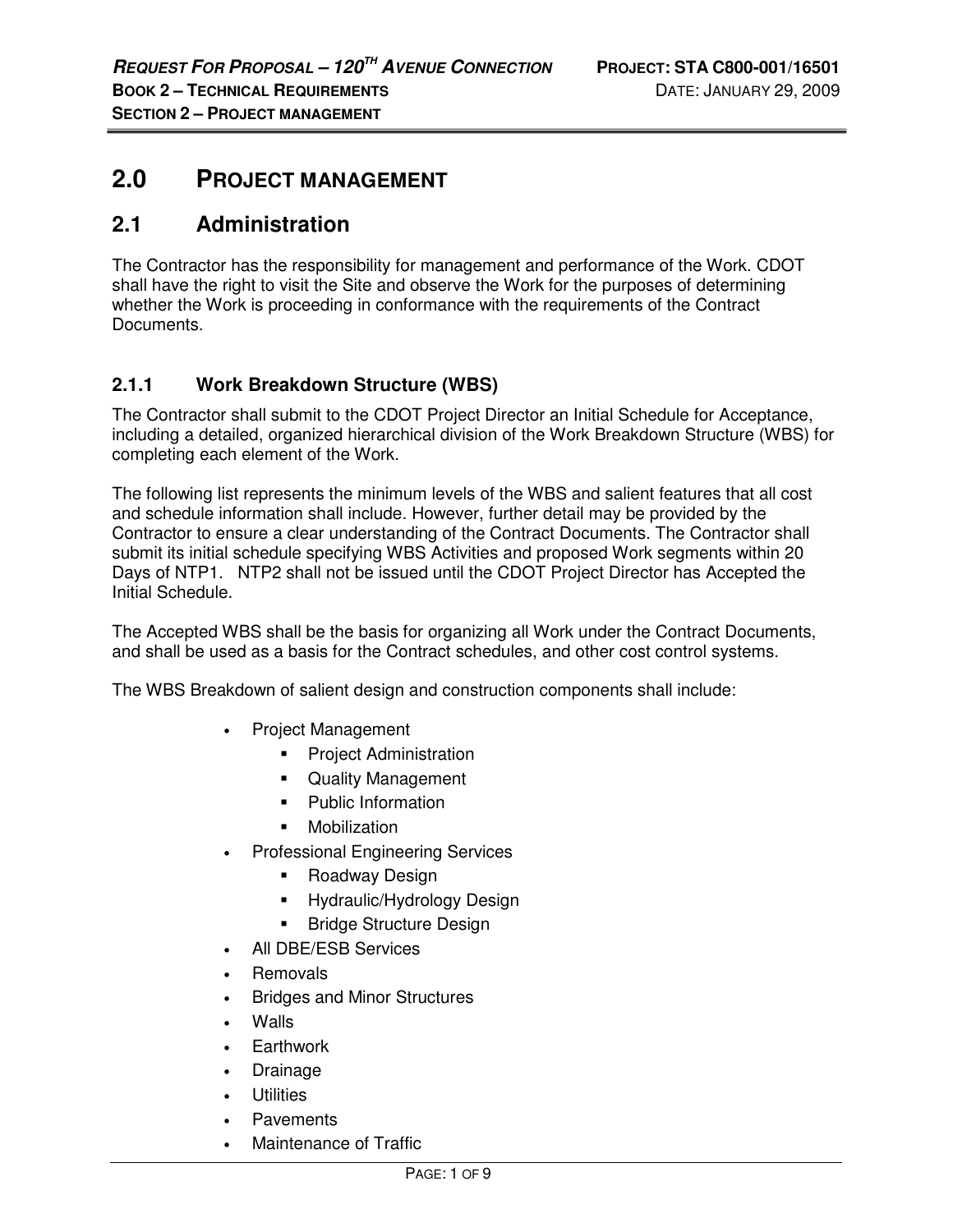- Detours
- Signing, Pavement Marking, Signals, ITS and Lighting
- Permits
- Environmental Management
- Maintenance during Construction

The Contractor shall prepare and submit to the CDOT Project Director the following CPM schedules in accordance with Book 2, Section 19,(Section 108.03):

- **Initial Schedule**
- Project Schedule
- Progress Schedule
- Schedule Updates

Each of the CPM schedules shall be cost-loaded for the WBS indicated above.

# **2.2 Allocation of Contract Price**

The Contractor shall allocate the lump sum Contract Price among the salient features defined by the WBS such that each Activity has a price allocation that accurately indicates the cost of that Activity. Actual monthly payments to the Contractor shall be based on the determination of physical progress considering labor, materials, equipment, resources utilized, design hours, or other physical units acceptable to the CDOT Project Director. It must be possible to accurately compute progress payments to the Contractor from the updates of the WBS schedule. The Contractor's allocation of the lump-sum Contract Price shall be Approved by the CDOT Project Director. Each of the Activities shall be allocated a cost and a physical unit that will allow objective determination of Activity completion. The cost of mobilization shall not exceed 5 percent of the lump-sum Contract Price and will be paid for in accordance with Book 2, Section 19, (Section 626).

Requests for unbalanced costs will be rejected if the Department determines that any of the allocated costs are materially unbalanced to the potential detriment of the Department. Unbalanced costs are defined in Book 2, Section 19 (Section 102.07).

## **2.2.1 Salient Features**

The WBS shall contain a sufficient number of salient features to accurately track production on the Project. Monthly payments to the Contractor shall be based on the percentage completed of each of the salient features listed in the WBS, calculated as a percentage of the Contract Price.

## **2.2.2 Methods Statement**

A methods statement shall be prepared for each of the salient features listed in the schedule, for all critical path items in the schedule, and for any feature not listed in the schedule that the Contractor considers a controlling factor for timely completion. The Methods Statement shall be completed in accordance with Book 2, Section 19 (Section 108.03).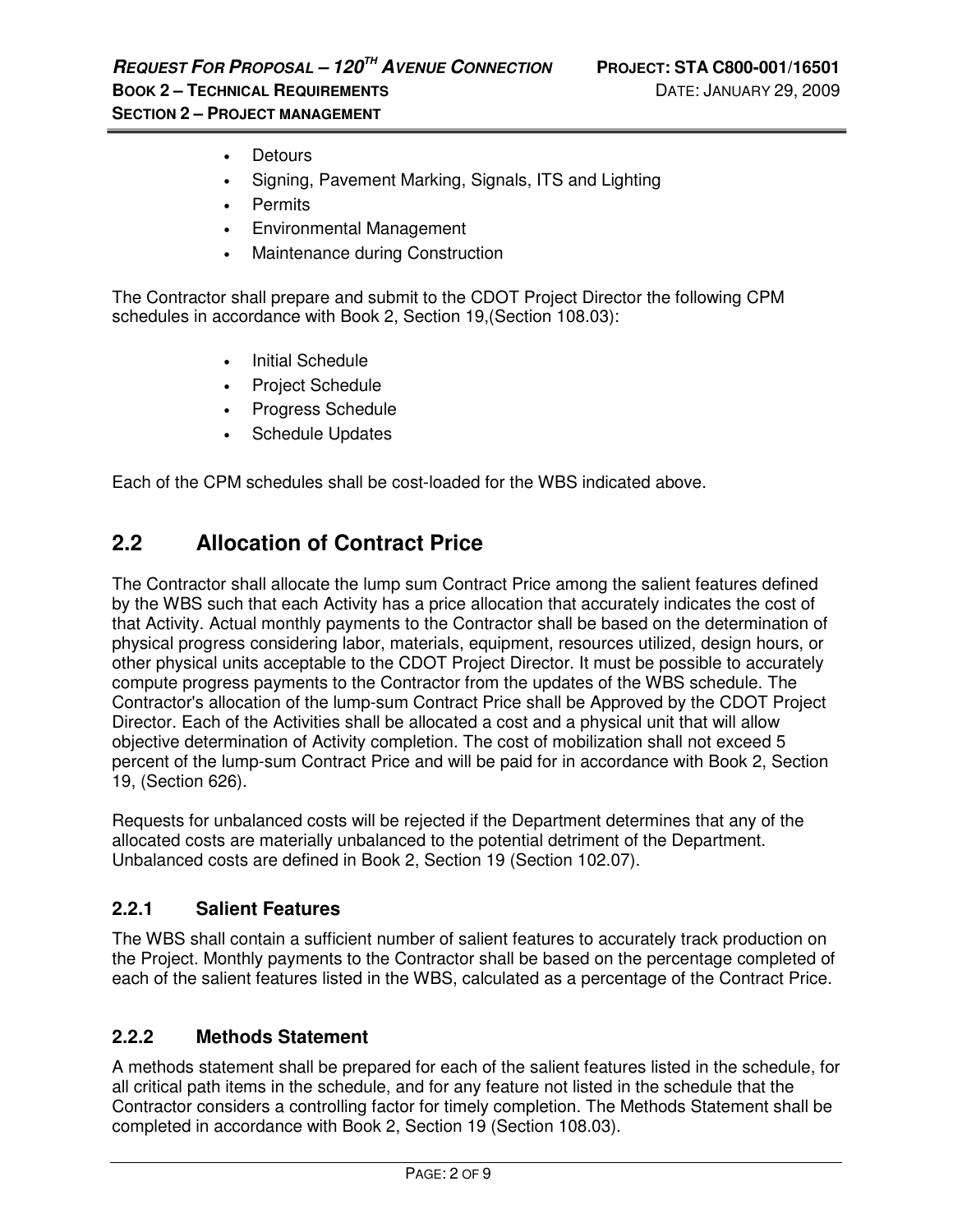## **2.3 Cost Management**

### **2.3.1 Progress Payment Calculations**

CDOT will base progress payments on a mutually agreed-upon estimate of percentage of the Work completed, not on measured quantities. The Contractor shall track the progress of the Activities identified on the overall Project schedule to determine the Monthly Progress Schedule. The Accepted Monthly Progress Schedule will determine the amount of the Contractor's progress payments, based on the salient features identified by the Contractor. Percentage completed shall be calculated using Project-scheduling software meeting the requirements of this Section, where progress is measured based on percent complete / Days remaining.

Partial payment for stored materials shall be made according to Book 2, Section 19 (Section 109.07).

The Contractor's invoice shall not include a request for payment for Work documented as nonconforming by either the Contractor or CDOT. The payment to the Contractor will be the amount shown on the Contractor's Approved invoice, modified for appropriate price reductions for Nonconforming Work, if any, retainage, disincentive payments, and any deductions.

### **2.3.2 Invoice Submittals**

The Contractor shall submit invoices to the CDOT Project Director each month. Invoices shall be prepared using MS Word or MS Excel. Each monthly invoice shall be submitted in draft form for review on a date mutually agreeable to the Contractor and CDOT Project Director. Draft monthly invoice submittals may be transmitted in hard copy or electronic format via email. If transmitted by hard copy, three copies shall be provided.

The Contractor shall submit to the CDOT Project Director for Approval a final monthly invoice within five calendar days after each progress status meeting, defined below. Final invoice submittals shall include one paper copy (color) and one electronically-submitted copy via email.

#### **2.3.3 Invoice Documents**

#### **2.3.3.1 Invoice Content**

The invoice documents shall include:

1. Invoice Cover Sheet.

The cover sheet shall indicate the following information:

- A. Project number and title.
- B. Invoice number (numbered consecutively starting with "1").
- C. Period covered by the invoice (specific calendar dates).
- D. Total earned to-date for the Project as a whole and for each Work segment. The breakdown is required because retainage will be calculated and withheld on each Work segment, and partially released upon completion of the Work segment.
- E. Nonconforming work and amount withheld identified.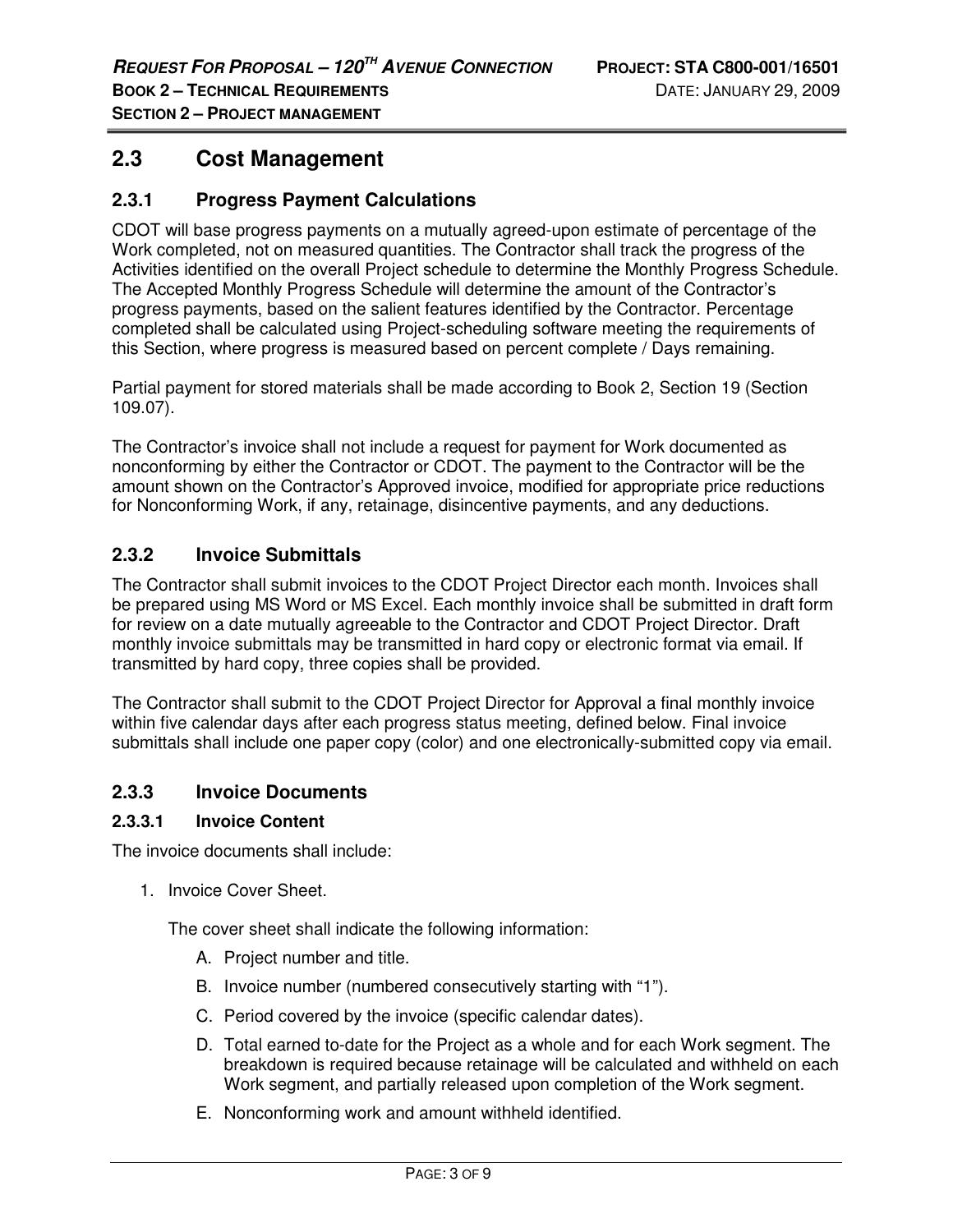- F. Subcontractor and material supplier invoices.
- G. Authorized signature and title of signatory.
- H. Date that invoice was signed.
- 2. Updated Monthly Progress Schedule.

No invoice shall be Approved nor payment made if there is not a current Accepted Monthly Progress Schedule. The status date of the Monthly Progress Schedule, coinciding with the payment invoice date, is the last day of each month. The data date for use in calculating the Monthly Progress Schedule shall be the first Day of the following month.

The Contractor shall make all corrections to the Monthly Progress Schedule requested by the CDOT Project Director and resubmit the Monthly Progress Schedule. If the Contractor does not agree with the CDOT Project Director's comments, the Contractor shall provide written notice of disagreement within five Days from the receipt of the comments. If necessary, the items in disagreement shall be resolved in a meeting held for that purpose.

No invoice will be reviewed or processed until all invoice documents are received by the CDOT Project Director.

## **2.3.4 Progress Status Meetings**

A progress status meeting shall be conducted each time a draft monthly invoice submittal is made. The meeting shall be used to verify, address and finalize the following:

- 1. Actual start dates.
- 2. Actual and planned Completion Deadlines.
- 3. Earned value of Work that has been Accepted and reported in-place, based on installed quantities and stored materials.
- 4. Activity percent complete.
- 5. Incorporation of Approved Change Orders.
- 6. Verification of unit-price items, if any.
- 7. Status of outstanding Nonconforming Work.
- 8. Completion of Value Engineering Change Proposals, if any.
- 9. Work performance.
- 10. Project Schedule, including changes from previous month's Schedule.
- 11. Critical Path(s).

Following the Progress status meeting, and upon approval of the final monthly invoice, payment shall be Approved within seven Days.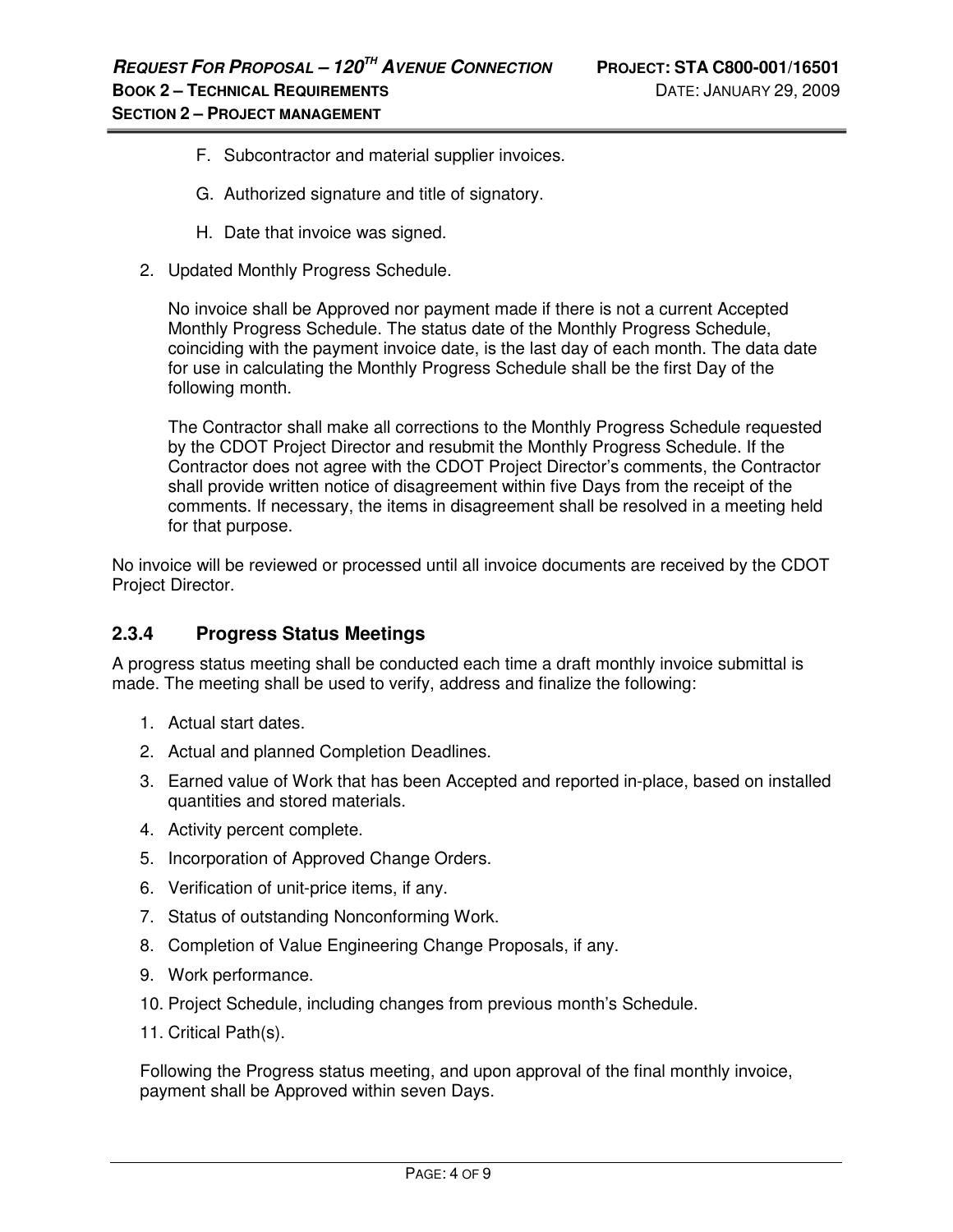#### **2.3.4.1 WBS Activities and Schedule Modifications**

 When it becomes necessary to add, combine, eliminate or modify WBS Activities specified in the Contract Documents to reflect modifications to the Work, such changes must be Approved by the CDOT Project Director in accordance with the Contract Documents and incorporated into subsequent schedule submittals.

## **2.4 Field Facilities and Options**

The Contractor shall provide all office space and equipment as required for the Project. The Contractor shall make available fully-operational field office prior to beginning any construction Activities. CDOT shall return possession of the facility to the Contractor no later than 45 calendar days after Final Acceptance of the project.

The Contractor shall secure all sites, obtain all required site permits, install, set up, and provide utility services, and maintain the facilities as part of the Work. The Contractor may consult with the CDOT Project Director about availability of suitable local sites and office facilities.

In the event that office appurtenances are stolen, destroyed, or damaged during the Work, except by fault of CDOT, the Contractor shall at its expense repair or replace those items to their original condition within seven Days. If loss or damage is caused by CDOT personnel, the Contractor shall replace the facilities within seven Days, except that CDOT shall be responsible for costs incurred.

## **2.4.1 Project Special Provisions**

The following specifications modify and take precedence over the Standard Specifications.

Section 620 of the Standard Specifications is revised for this project as follows:

Section 620.02 shall include the following:

General:

The Field Office (Class 2) shall consist of a weather proof insulated mobile house-type trailer. Variations from the details shown are subject to Approval of CDOT. Comparable office space will be considered subject to Approval of CDOT, at no additional cost.

Outside Dimensions: 50' long x 12' wide x 7'6" high exclusive of draw bar and steps.

Windows: A minimum of six with provisions for cross ventilation and locking. All windows shall have screens and steel mesh installed for security. Mini blinds shall be provided for all windows.

Doors: Three inside doors, two for office partitions, one for closet. The closet door shall be solid wood with dead bolt lock. The outside doors shall be steel security doors with double cylinder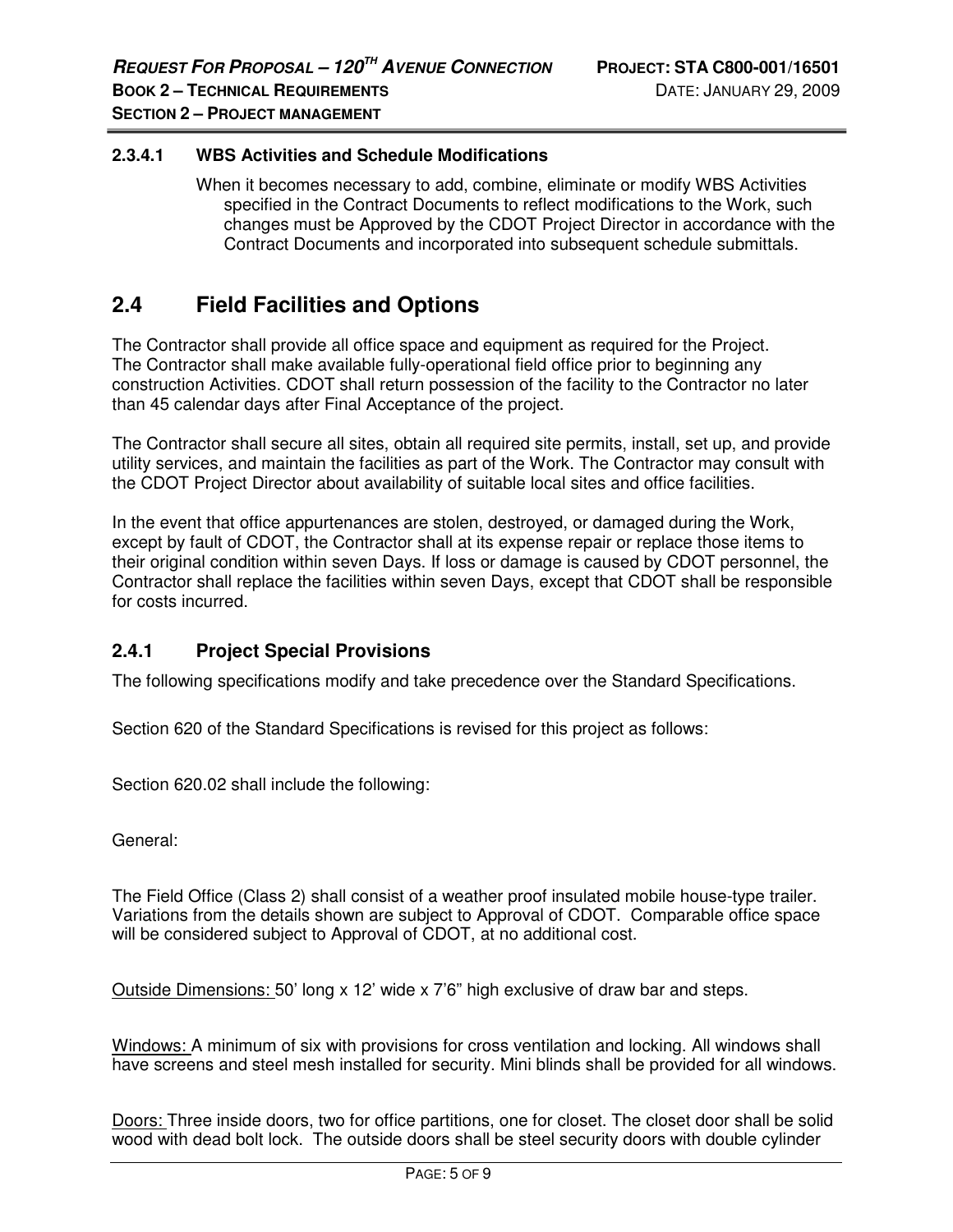(dual key) dead bolt locks. Reinforced decks and steps shall be installed at each outer door. An awning shall be provided for each entrance door. Minimum dimensions must equal landing area.

Built-in Desk: 2' x full width (2.5' high) supported by two drawer legal size metal file pedestals (located in computer room). The counter shall have 2 pen drawers.

Office Desks: Three 5' x 2.5' six drawer desks with center pen drawer. The top of the desk shall be free of all scratches, chips and dents.

#### Furniture/Office items:

Five adjustable and padded desk chairs with rollers One plan rack (10 project capacity) full size plans Four folding chairs Two 30" x 72" folding tables Two 48" x 72" dry erase boards One 36" x 72" cork bulletin board One 24" x 36" cork bulletin board Six sets of keys for all locks Two book cases, minimum 48" X 36"wide x 18" deep

One work table or desk.

Telephones: The field Office (Class 2) shall be provided with a minimum of five telephones, two located in each office, and one at the work table. Three private lines shall be provided (one line for the facsimile machine and two lines with roll-over capability for incoming calls). Each of the telephones provided for the field office shall be fully capable of utilizing either line. The Contractor shall provide communications cords for the facsimile machine and telephones. One jack each shall be located in each of the offices and the work table. The Field Office (Class 2) shall be equipped with high speed internet access for each computer line including accessories such as routers, cables, etc. and a minimum speed of 640 kbps.

Mobile Telephones: The Contractor shall provide up to six transportable cellular phones with direct radio capabilities for use by CDOT. The phones shall be equipped with charging units and adapters for both AC and DC charging. The phones shall be provided with a private number, call forwarding, call conferencing, call waiting and a pager with voice message capabilities. The Contractor shall be responsible for maintaining all mobile telephones, and other accessories, in good operating condition at all times during this project.

Fire Extinguisher: Two twenty pound dry chemical.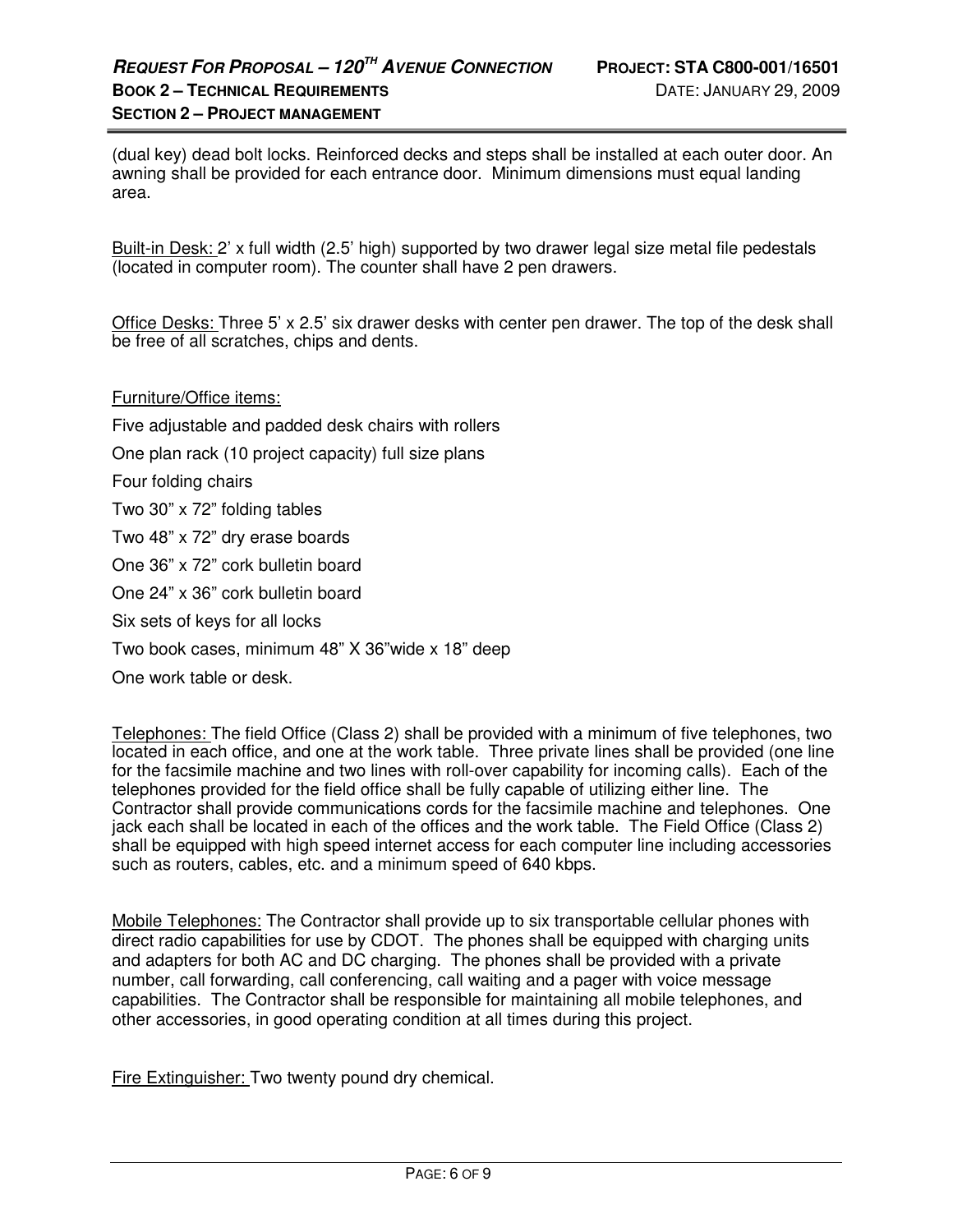Drinking Water: Drinking water, dispensed from an acceptable cooling device with both hot and cold capabilities. Glass or plastic bottles to be used.

Heating and Air Conditioning: An adequate heating and air conditioning system capable of maintaining a heat temperature of 85 degrees F (Max.), and a cooling temperature of 65 degrees F (min.). Filters to be provided and changed by the contractor.

Electrical: Work shall conform to the national electrical code for 110/220 volt, 60hz, applications and provide uniform power to properly operate all field office equipment.

Closet: 15 square feet with one shelf (minimum 1' in depth) fitted on each wall. Closet shall be equipped with closet light, switch, and lock.

Facsimile Machine: The facsimile machine shall print on plain paper and shall be capable of sending documents of all sizes up to and including 11" x 17". It must be able to perform sequential broadcast, polling and delayed transmission with a minimum ten page memory. The contractor shall install and maintain the fax machine in the engineer's field office. Should the fax machine require repair and be out of service for more than twenty four hours, a like machine will be provided within twenty four hours. The Contractor shall provide a roll around stand for the fax machine.

Copy Machine: The copy machine shall be a dry, desktop model with a stationary platen. The Contractor shall install and maintain the copy machine in the CDOT field office. Should the copy machine require repair and be out of service for more than twenty-four hours, a like replacement will be supplied within twenty four hours. The copy machine shall be capable of producing a minimum of twenty five copies per minute. Maximum size of the original shall be 11"X17".

The copy machine shall have two standard paper cassettes accommodating paper sizes 81/2"X11"to 11"X17". Each cassette shall accept a minimum of 250 sheets for a total of 500 sheets of paper capacity. Copy machine shall have a single sheet bypass for manual copying onto special stock, not in paper cassettes and capable of using paper sizes of 81/2"X11"to 11"X17".

Contactor shall set up the office copy/fax machine as networked system for printing from all CDOT computers, up to eight for the entire field office.

The copy machine shall have an automatic exposure control to automatically control exposure level for each original with a manual light/dark exposure control and shall be capable of copying original documents of both sheet and bound documents. The copy machine shall be capable of making 1 to 99 continuous copies and shall be capable of copying onto light weight paper of 16# or onto heavier paper of 32#. The copy machine shall be capable of zoom magnification and reduction from 70% to 150% in 1% increments. The copy machine shall be equipped with a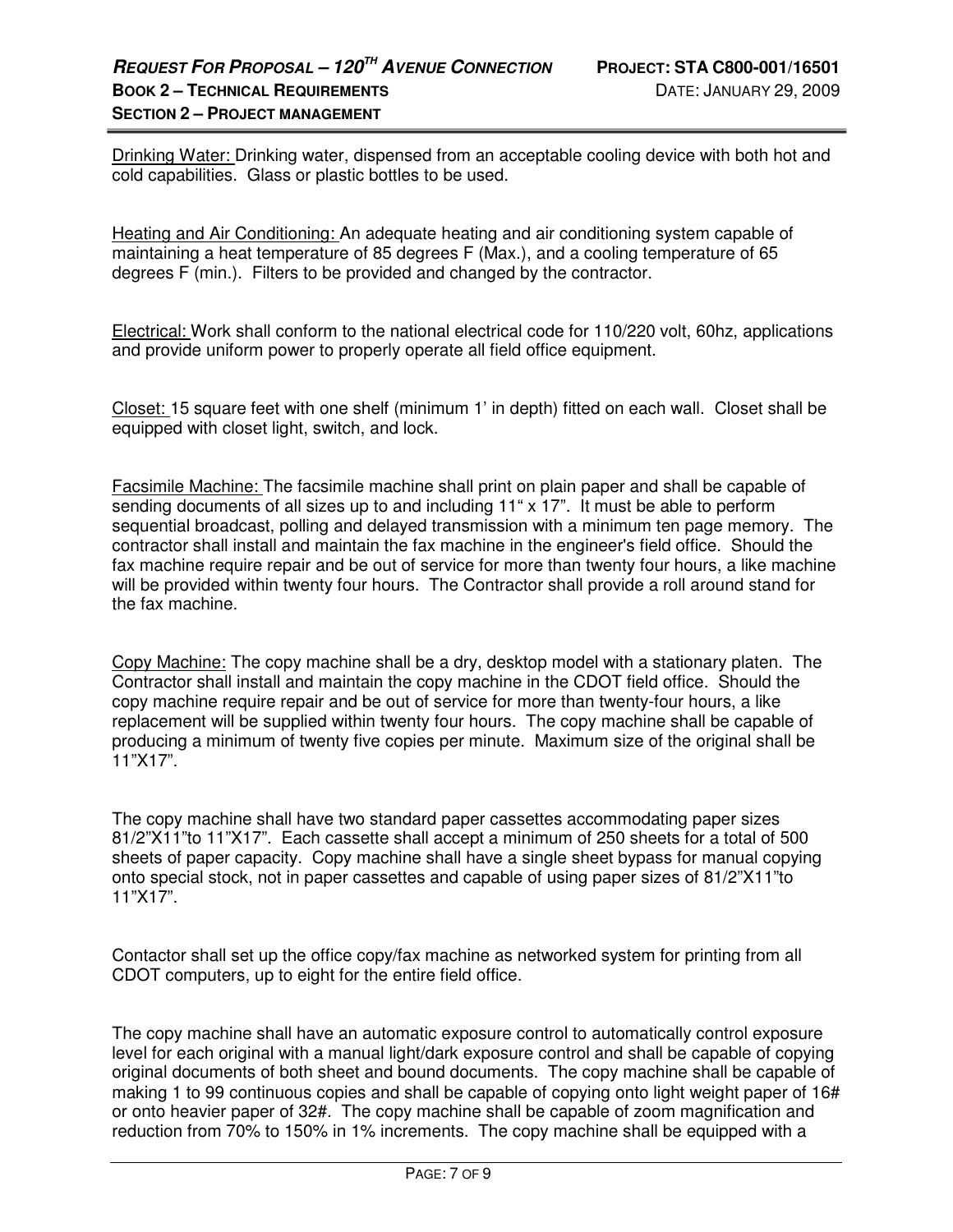sorter attachment with a minimum of ten sort bins. The Contractor shall supply paper as needed.

The Field Office (Class 2) shall be equipped with one of the following security systems or an approved equal:

1) Security guard on premises at all times during non-working hours

or,

2) Surveillance or silent watchman type electronic security system installed in each of the field facilities

The Contractor shall maintain all furnished equipment in good working condition and shall replace or repair any nonfunctional equipment within five Work Days. This shall include replacement of light bulbs and fluorescent tubes for the field office and field laboratory.

Section 620.05 is revised as follows:

The Contractor shall provide one (1) Sanitary Facility for CDOT staff use. The sanitary facility shall be located at the CDOT Field Office

# **2.5 Document Management**

The Contractor shall establish and maintain its own Document Control System (DCS) to store and record all correspondence, drawings, progress reports, technical reports, specifications, Contract Documents, deliverables, calculations, and administrative documents generated under the Contract. Document Control, storage, and retrieval methods shall include the use of both hard copies and electronic records. The Contractor's DCS shall handle all Project documents.

All correspondence of the Contractor to and from CDOT and its representatives with respect to the Contract shall be serialized, and the Contractor shall maintain separate incoming and outgoing correspondence logs. At a minimum, a serialization similar to the following is required: